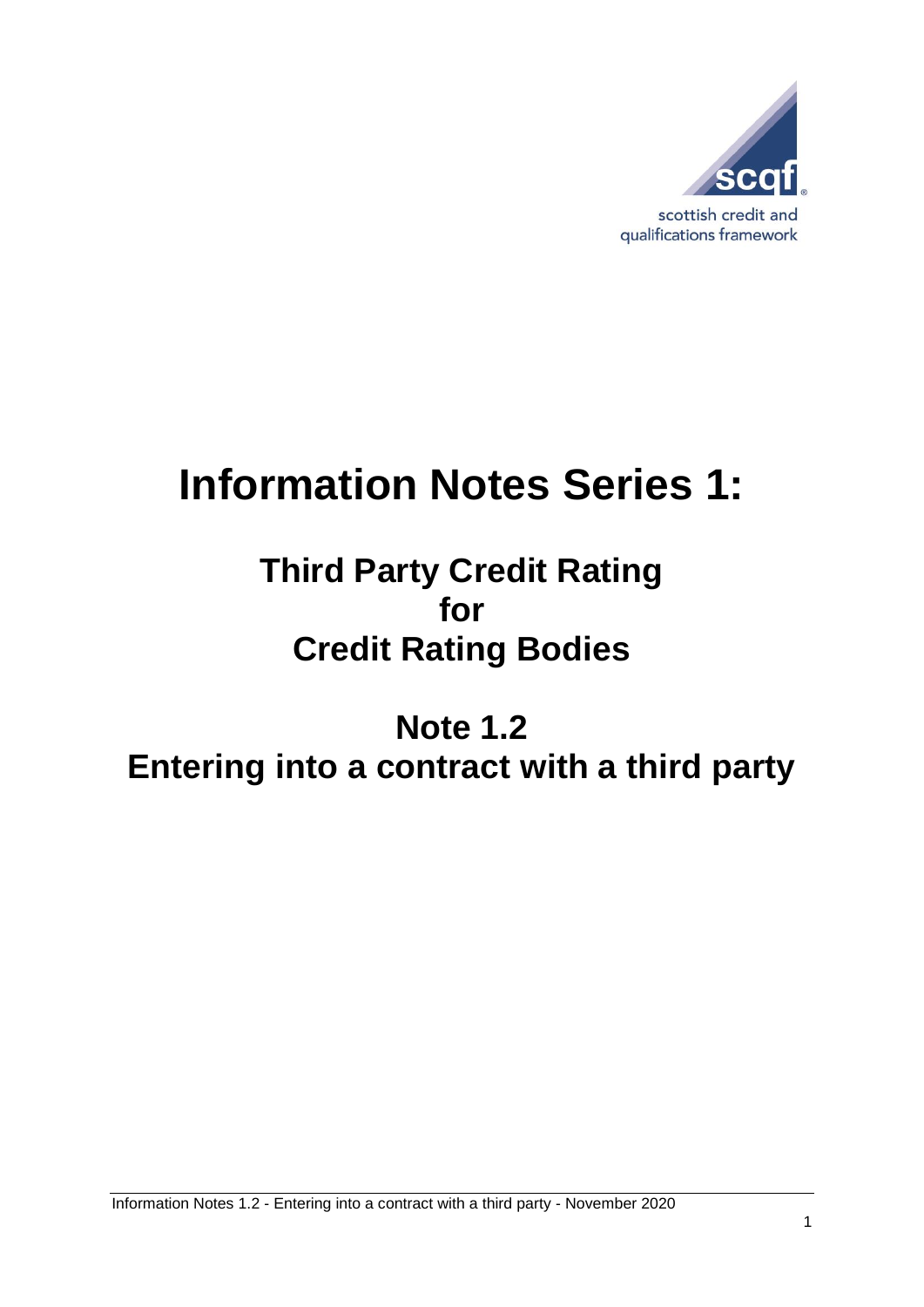### **Information Note 1.2**

#### **Third Party Credit Rating for CRBs**

#### **Entering into a contract with a third party**

#### **November 2020**

This information note supplements the principles and guidance within the SCQF Handbook. Other useful documents include the Ceasing Credit Rating Flowcharts and for SCQFP Approved CRBs – the SCQF Quality Assurance Model (QAM) all of which are available from [www.scqf.org.uk.](http://www.scqf.org.uk/)

**This note is the second in a series about Third Party Credit Rating for CRBs. There are four notes in total as indicated below.** 



*Credit Rating will be defined as third party where:*

*The CRB cannot make changes to the learning outcomes and/or assessment criteria of a programme without the specific permission of the submitting organisation. The CRB is also unable to offer this programme to any other organisation (as a product) without the permission of the submitting organisation.*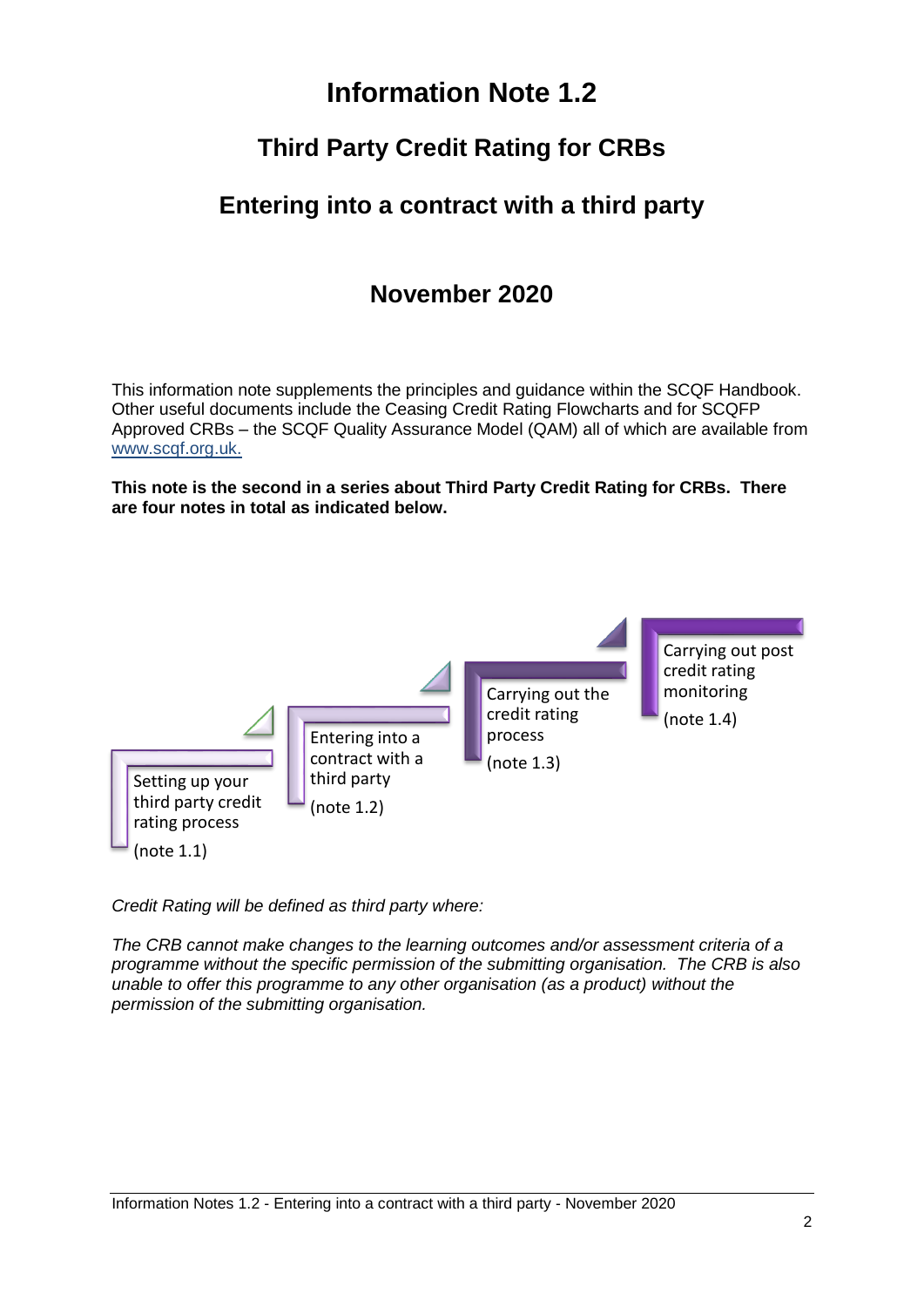Entering into a contract with a third party



### Entering into a contract with a third party

Carrying out due diligence of the programme owner is a very important part of deciding whether or not to credit rate the programmes of a third party organisation and may avoid problems further down the process. It is key that you think carefully about the types of information that you would want to know about the third party. As a CRB you have a shared responsibility along with the SCQFP to maintain the quality and integrity of the SCQF. Your organisation's name must also appear on the certificate as the CRB so you need to ensure that you are content with the way the third party will operate its credit rated programmes.

Below are some things to consider when carrying out due diligence, creating a contract with the third party and developing costings.

- What due diligence will you carry out on the third party and its programme(s)? o Has the programme been credit rated before*?* 
	- *Note: you can check the SCQF database (including any archived programmes) or contact the Partnership for this information*
	- $\circ$  Has credit rating ever been removed from any of their programmes in the past?
		- *Note: Where the SCQFP has been informed of this by another CRB, information about the removal may be posted on the SCQF website in the FAQ section.*
	- $\circ$  Has the organisation approached or previously worked with any other CRB in terms of requests for credit rating?
	- o Has the organisation had a request for credit rating turned down or has it previously obtained a credit rating decision from a CRB which it decided not to accept?
	- o Does the third party own the programme?
		- *Note: it is important that you clarify this and ensure that the organisation has the authority to seek credit rating and that no other organisation would be able to independently submit the programme for credit rating. You should also clarify that no other organisation can offer/deliver the programme without the permission of the third party applying for credit rating.*
	- o Does the third party deliver the programme itself or is it delivered through approved centres/delivery partners?
		- *Note: a multi-centre delivery approach may impact on the quality assurance evidence you may ask to see*
	- $\circ$  Is the third party based overseas, does it have centres overseas where this programme would be delivered or is the delivery of the programme only for the overseas market?
		- *Note: you will need to consider what additional arrangements might need to be in place for overseas delivery in terms of quality assurance*